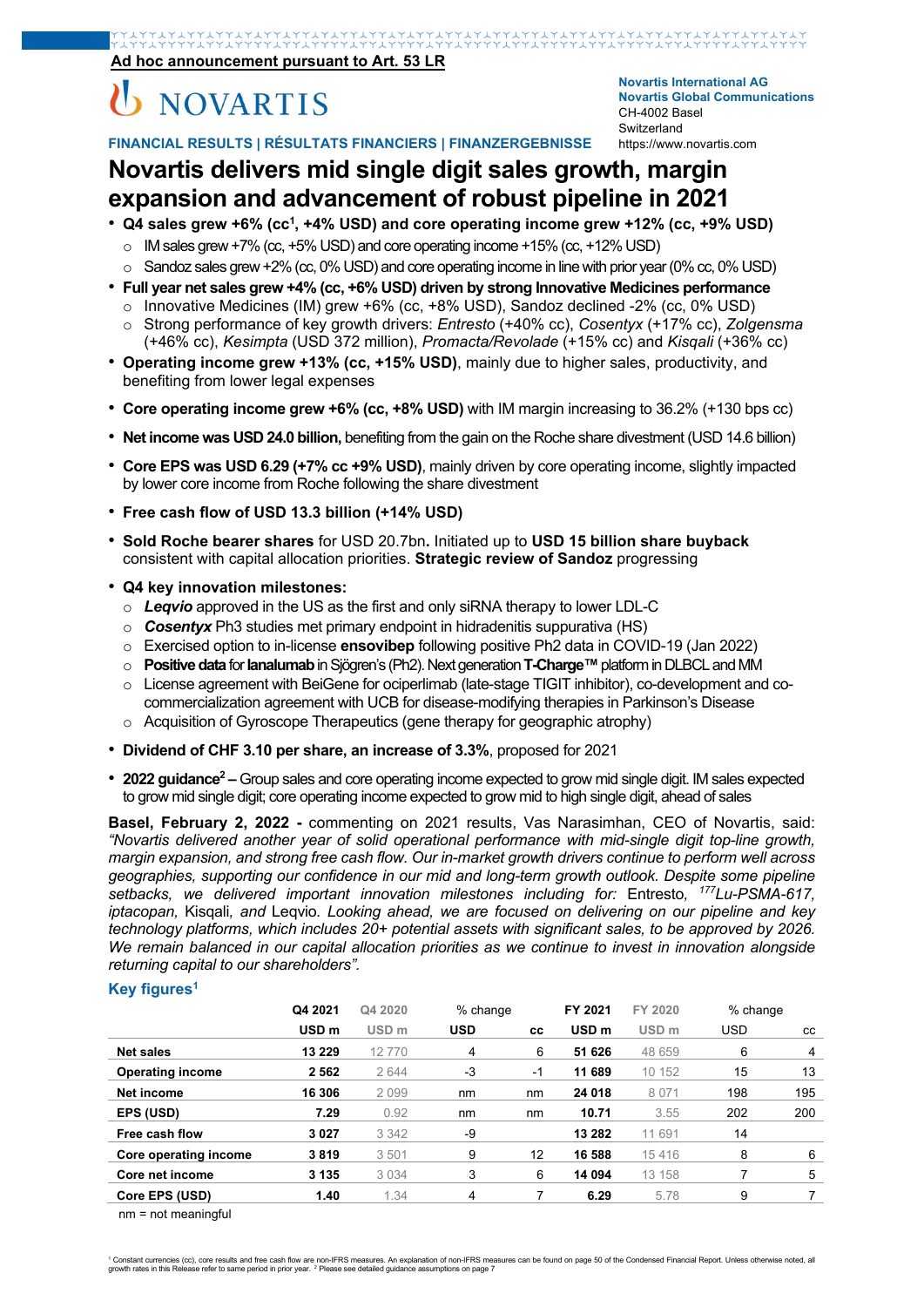### **Strategy Update**

Novartis is a focused medicines company. During 2021 we continued to build depth in five core therapeutic areas (Cardio-Renal, Immunology, Neuroscience, Oncology and Hematology), strength in technology platforms (Targeted Protein Degradation, Cell Therapy, Gene Therapy, Radioligand Therapy, and xRNA), and have a balanced geographic footprint. Our confidence to grow sales in the near-term is driven by multi-billion-dollar sales from: *Cosentyx*, *Entresto*, *Kesimpta*, *Zolgensma*, *Kisqali* and *Leqvio*. To fuel further growth through 2030 and beyond, we have 20+ new assets with at least USD 1 billion sales potential, that could be approved by 2026. Novartis is also pioneering the shift to advanced technology platforms.

Novartis sold its investment in Roche Holding AG (Roche), in a single bilateral transaction for USD 20.7 billion, consistent with our strategy as a focused medicines company.

The strategic review of Sandoz is progressing, we expect to provide an update, at the latest, by the end of 2022. The review will explore all options, ranging from retaining the business to separation, in order to determine how to best maximize value for our shareholders.

We remain disciplined and shareholder focused in our capital allocation as we balance investing in our business, through organic investments and value-creating bolt-ons, with returning capital to shareholders via our growing annual dividend and share buybacks.

Novartis continued to make significant strides in building trust with society. We committed to carbon neutral emissions: Scope 1 and 2 by 2025, Scope 1, 2 and 3 by 2030, and net zero emissions across our value chain by 2040. Novartis ESG efforts have been recognized by upgrades from several third party ESG rating agencies. Our culture journey towards an inspired, curious and unbossed organization continues, in order to drive performance and competitiveness in the long-term.

### **Financials**

#### **Fourth quarter**

Net sales were USD 13.2 billion (+4%, +6% cc) in the fourth quarter driven by volume growth of 11 percentage points, including 1 percentage point relating to a reclassification of contract manufacturing from other revenues to sales. Volume growth was partly offset by price erosion of 3 percentage points and the negative impact from generic competition of 2 percentage points.

Operating income was USD 2.6 billion (-3%, -1% cc) as higher sales were more than offset by higher M&S and R&D investments and lower gains from divestments, financial assets, and contingent considerations.

Net income was USD 16.3 billion, benefiting from the Roche divestment gain of USD 14.6 billion. EPS was USD 7.29.

Core operating income was USD 3.8 billion (+9%, +12% cc) driven by higher sales, partly offset by higher investments in M&S and R&D. Core operating income margin was 28.9% of net sales, increasing by 1.5 percentage points (+1.6 percentage points cc).

Core net income was USD 3.1 billion (+3%, +6% cc), mainly driven by growth in core operating income, partly offset by lower income from associated companies due to the divestment of our investment in Roche and a higher tax rate. Core EPS was USD 1.40 (+4%, +7% cc), growing ahead of core net income.

Free cash flow amounted to USD 3.0 billion (-9% USD), compared to USD 3.3 billion in the prior year quarter. Higher operating income adjusted for non-cash items was more than offset by higher income taxes paid and lower divestment proceeds.

**Innovative Medicines** net sales were USD 10.7 billion (+5%, +7% cc) with volume contributing 11 percentage points to growth, including 1 percentage point relating to contract manufacturing revenue reclassification. Generic competition had a negative impact of 3 percentage points, mainly due to *Afinitor, Gleevec/Glivec and Travatan*. Pricing had a negative impact of 1 percentage point. Pharmaceuticals BU sales grew +9% (cc), driven by strong growth from *Entresto*, *Cosentyx, Kesimpta* and *Zolgensma*. The USD 108 million reclassification of contract manufacturing revenue recognized in Established Medicines contributed 2 percentage points to Pharmaceuticals BU sales growth. Oncology BU sales grew 3% (cc) with strong performance from *Kisqali, Tafinlar + Mekinist, Promacta/Revolade* and *Jakavi*.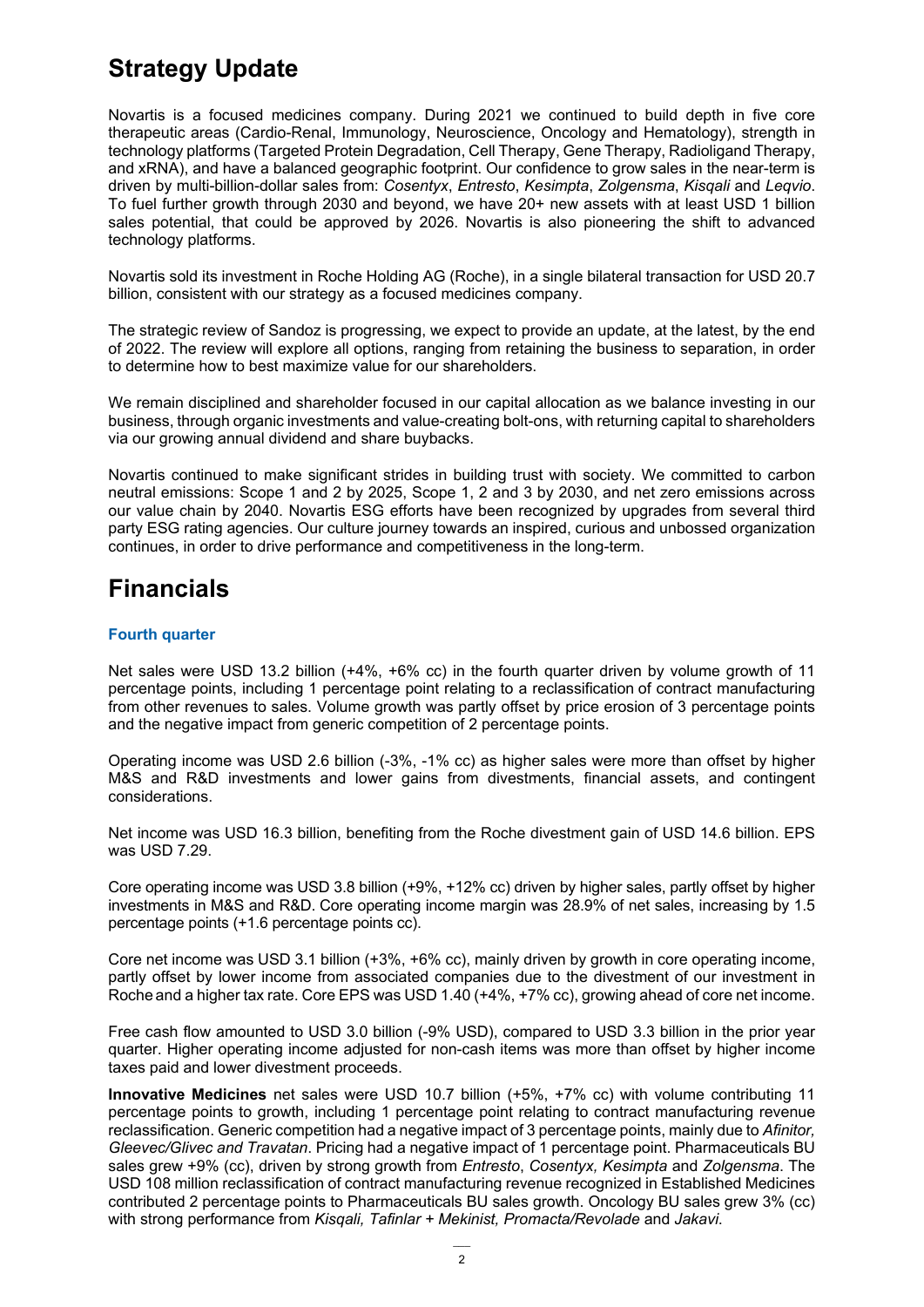**Sandoz** net sales were USD 2.5 billion (0%, +2% cc) with volume contributing 11 percentage points to growth, including 1 percentage point relating to contract manufacturing revenue reclassification. Pricing had a negative impact of 9 percentage points. Sales in Europe grew +4% (cc), while sales in the US declined -8% (cc). Global sales of Biopharmaceuticals grew to USD 555 million (+8%, +11% cc) across all regions.

#### **Full year**

Net sales were USD 51.6 billion (+6%, +4% cc) in the full year. Volume contributed 8 percentage points to sales growth, partly offset by price erosion of 2 percentage points and the negative impact from generic competition of 2 percentage points.

Operating income was USD 11.7 billion (+15%, +13% cc), mainly driven by higher sales and lower legal expenses, partly offset by increased M&S and R&D investments and higher amortization.

Net income was USD 24.0 billion, benefiting from the USD 14.6 billion gain from the divestment of our investment in Roche. EPS was USD 10.71.

Core operating income was USD 16.6 billion (+8%, +6% cc) benefiting from higher sales, partly offset by increased M&S and R&D investments. Core operating income margin was 32.1% of net sales, increasing by 0.4 percentage points (+0.5 percentage points cc).

Core net income was USD 14.1 billion (+7%, +5% cc). Core EPS was USD 6.29 (+9%, +7% cc), growing faster than core net income and benefiting from lower weighted average number of shares outstanding.

Free cash flow increased to USD 13.3 billion (+14% USD). This was mainly driven by higher operating income adjusted for non-cash items and lower payments for legal provisions, partly offset by the USD 650 million upfront payment to in-license tislelizumab from an affiliate of BeiGene, Ltd.

**Innovative Medicines** net sales were USD 42.0 billion (+8%, +6% cc), with volume contributing 9 percentage points to growth. Generic competition had a negative impact of 3 percentage points, mainly due to *Ciprodex, Afinitor, Diovan* and *Gleevec/Glivec*. Pricing had a negligible impact on sales growth. Pharmaceuticals BU grew +7% (cc) driven by *Entresto, Cosentyx*, *Zolgensma* and *Kesimpta*. Oncology BU grew 4% (cc) driven by *Promacta/Revolade*, *Kisqali*, *Jakavi* and *Tafinlar + Mekinist*.

**Sandoz** net sales were USD 9.6 billion (0%, -2% cc), with volume contributing 7 percentage points to growth, including 1 percentage point relating to contract manufacturing revenue reclassification. Volume growth was more than offset by a negative price impact of 9 percentage points. Sales in Europe declined -2% (cc), sales in the US declined -15% (cc). Global sales of Biopharmaceuticals grew to USD 2.1 billion (+10%, +7% cc), driven by continued growth ex-US and *Ziextenzo* (pegfilgrastim) US.

#### **Q4 key growth drivers**

Underpinning our financial results in the quarter is a continued focus on key growth drivers (ranked in order of contribution to Q4 growth) including:

| <b>Entresto</b>            | (USD 949 million, +34% cc) sustained strong growth with increased patient share across<br>markets, driven by demand as the essential first choice therapy for rEF heart failure |
|----------------------------|---------------------------------------------------------------------------------------------------------------------------------------------------------------------------------|
| <b>Cosentyx</b>            | (USD 1,243 million, +13% cc) saw strong growth driven by continued underlying<br>demand across indications in the US and Europe and strong volume growth in China               |
| <b>Kesimpta</b>            | (USD 147 million) sales were driven by launch uptake, strong access and increased<br>demand based on a superior benefit-risk profile; now approved in 64 countries              |
| Kisgali                    | (USD 285 million, +58% cc) sales grew across all geographies driven by the longest<br>overall survival benefit reported in HR+/HER2- advanced breast cancer                     |
| Zolgensma                  | (USD 342 million, +36% cc) growth was driven by expanded access in Europe and<br><b>Emerging Growth Markets</b>                                                                 |
| <b>Tafinlar + Mekinist</b> | (USD 458 million, +14% cc) saw growth driven by adjuvant melanoma and NSCLC indications                                                                                         |
| <b>Promacta/Revolade</b>   | (USD 518 million, +12% cc) showed growth across all regions, driven by increased<br>use in chronic ITP and as first-line treatment for severe aplastic anemia                   |
| llaris                     | (USD 284 million, +23% cc) strong sales were driven by growth across most regions                                                                                               |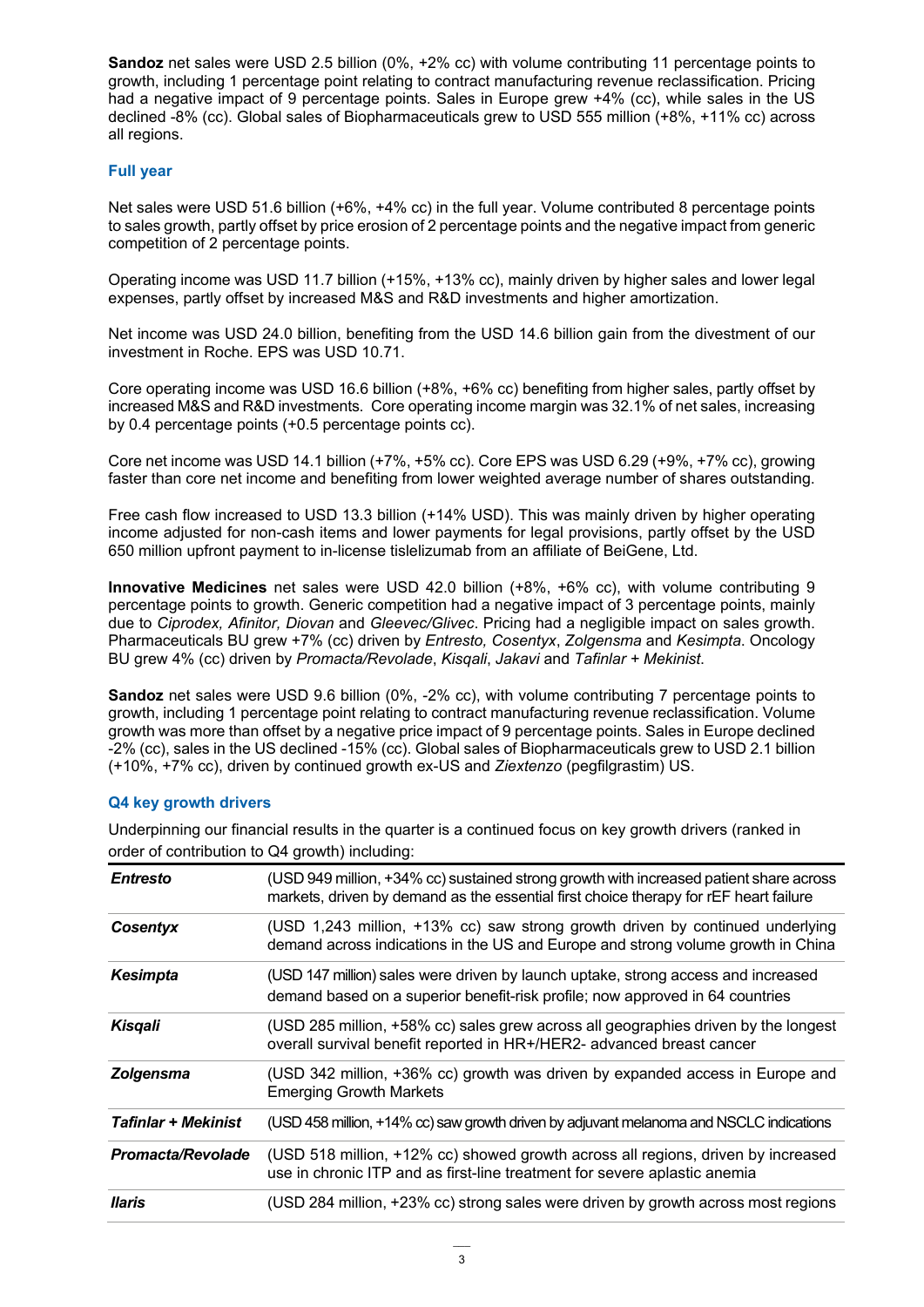| <b>Xolair</b>                              | (USD 373 million, +15% cc) continued growth, driven by both the chronic<br>spontaneous urticaria and severe allergic asthma indications                                                                                                                                                                                 |
|--------------------------------------------|-------------------------------------------------------------------------------------------------------------------------------------------------------------------------------------------------------------------------------------------------------------------------------------------------------------------------|
| Jakavi                                     | (USD 408 million, +12% cc) growth was driven by strong demand in the<br>myelofibrosis and polycythemia vera indications                                                                                                                                                                                                 |
| <b>Mayzent</b>                             | (USD 81 million, +46% cc) continued to grow in MS patients showing signs of<br>progression despite being on other treatments                                                                                                                                                                                            |
| Tasigna                                    | (USD 508 million, +1% cc) mainly driven by US and Emerging Growth Markets,<br>partly offset by decline in Europe                                                                                                                                                                                                        |
| Kymriah                                    | (USD 143 million, +4% cc) sales grew in Japan, US, and Emerging Growth Markets.<br>Coverage continued to expand, with >350 qualified treatment centers in 30 countries                                                                                                                                                  |
| <b>Sandoz</b><br><b>Biopharmaceuticals</b> | (USD 555 million, +11% cc) continued to grow across all regions                                                                                                                                                                                                                                                         |
| <b>Emerging Growth</b><br>Markets*         | Grew +11% (cc) overall. China declined (-3% cc) to USD 659 million. Demand<br>continues to increase, sales impacted by stock compensation in anticipation of<br>NRDL price reductions, and COVID-19 related regional lockdowns<br>*All markets except the US, Canada, Western Europe, Japan, Australia, and New Zealand |

### **Net sales of the top 20 Innovative Medicines products in 2021**

|                       | Q4 2021          |              | % change       | FY 2021          | % change   |       |
|-----------------------|------------------|--------------|----------------|------------------|------------|-------|
|                       | USD <sub>m</sub> | <b>USD</b>   | cc             | USD <sub>m</sub> | <b>USD</b> | cc    |
| Cosentyx              | 1 2 4 3          | 12           | 13             | 4718             | 18         | 17    |
| Entresto              | 949              | 33           | 34             | 3 5 4 8          | 42         | 40    |
| Gilenya               | 656              | $-14$        | $-12$          | 2787             | $-7$       | -9    |
| Lucentis              | 508              | $-4$         | $-2$           | 2 160            | 12         | 8     |
| Tasigna               | 508              | $-1$         | $\mathbf{1}$   | 2 0 6 0          | 5          | 4     |
| Promacta/Revolade     | 518              | 10           | 12             | 2016             | 16         | 15    |
| Tafinlar + Mekinist   | 458              | 12           | 14             | 1693             | 10         | 8     |
| Jakavi                | 408              | 9            | 12             | 1 595            | 19         | 16    |
| Xolair                | 373              | 11           | 15             | 1 4 2 8          | 14         | 12    |
| Sandostatin           | 345              | $-5$         | $-4$           | 1413             | $-2$       | $-3$  |
| Zolgensma             | 342              | 35           | 36             | 1 3 5 1          | 47         | 46    |
| Galvus Group          | 278              | $-5$         | $\mathbf{0}$   | 1 0 9 2          | -9         | -8    |
| <b>Ilaris</b>         | 284              | 18           | 23             | 1 0 5 9          | 21         | 22    |
| Gleevec/Glivec        | 233              | $-20$        | $-19$          | 1 0 2 4          | $-14$      | $-15$ |
| Afinitor/Votubia      | 174              | $-33$        | $-31$          | 938              | $-13$      | $-14$ |
| Kisqali               | 285              | 55           | 58             | 937              | 36         | 36    |
| Exforge Group         | 197              | $-20$        | $-20$          | 901              | $-8$       | $-11$ |
| Diovan Group          | 189              | $-16$        | $-14$          | 773              | $-23$      | $-25$ |
| Kymriah               | 143              | $\mathbf{1}$ | $\overline{4}$ | 587              | 24         | 22    |
| <b>Ultibro Group</b>  | 148              | -8           | -5             | 584              | -6         | $-10$ |
| Top 20 products total | 8 2 3 9          | 5            | $\overline{7}$ | 32 664           | 10         | 8     |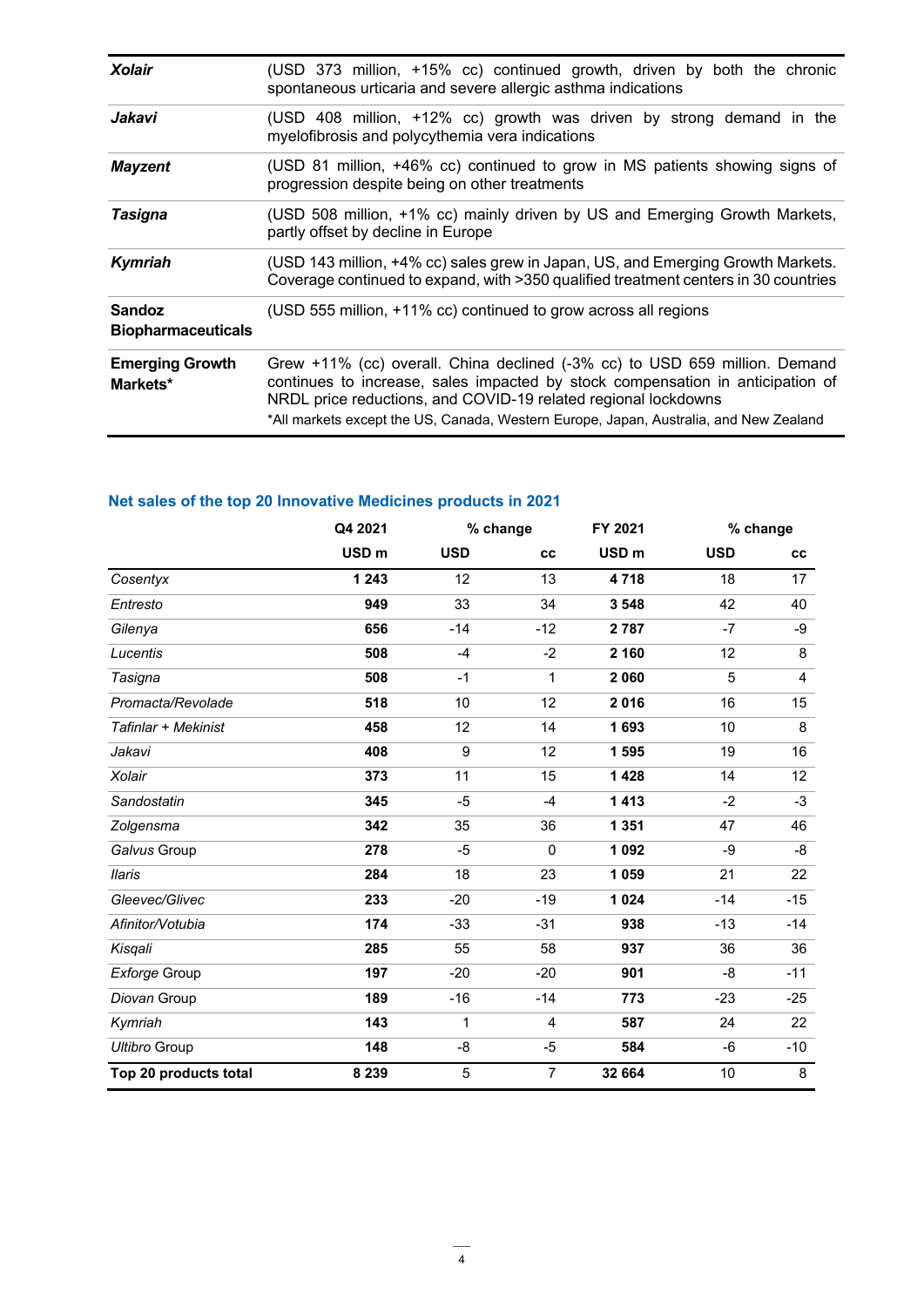## **R&D update - key developments from the fourth quarter**

| <b>New approvals</b>           |                                                                                                                                                                                                                                                                                                                                                                                                                                                       |  |  |  |  |  |
|--------------------------------|-------------------------------------------------------------------------------------------------------------------------------------------------------------------------------------------------------------------------------------------------------------------------------------------------------------------------------------------------------------------------------------------------------------------------------------------------------|--|--|--|--|--|
| Legvio<br>(inclisiran)         | Approved in the US as the first and only small interfering RNA (siRNA) therapy for<br>LDL-C reduction. Leqvio provides effective and sustained LDL-C reduction of up to<br>52% vs placebo                                                                                                                                                                                                                                                             |  |  |  |  |  |
| Cosentyx                       | Approved in the US for ERA and JPsA (forms of juvenile idiopathic arthritis).<br>Cosentyx is now the first biologic indicated for ERA, and the only biologic<br>treatment approved for both ERA and PsA in pediatric patients in the US                                                                                                                                                                                                               |  |  |  |  |  |
| <b>Scemblix</b><br>(asciminib) | Approved in the US for the treatment of CML in: 1) adult patients with Philadelphia<br>chromosome-positive CML in chronic phase (Ph+ CML-CP), previously treated<br>with two or more tyrosine kinase inhibitors (TKIs). 2) Adult patients with Ph+ CML-<br>CP with the T315I mutation                                                                                                                                                                 |  |  |  |  |  |
| <b>Regulatory updates</b>      |                                                                                                                                                                                                                                                                                                                                                                                                                                                       |  |  |  |  |  |
| Kymriah                        | FDA and EMA accepted a Supplemental Biologics License Application and Type II<br>Variation, respectively, in adult patients with relapsed or refractory follicular<br>lymphoma after two prior lines of treatment                                                                                                                                                                                                                                     |  |  |  |  |  |
| Cosentyx                       | Regulatory submissions made in ERA and JPsA in Europe                                                                                                                                                                                                                                                                                                                                                                                                 |  |  |  |  |  |
| <b>Branaplam</b><br>(LMI070)   | FDA granted fast track designation for the treatment of Huntington's Disease                                                                                                                                                                                                                                                                                                                                                                          |  |  |  |  |  |
| <b>Alpelisib</b><br>(BYL719)   | FDA granted priority review for the treatment of PIK3CA-related overgrowth spectrum                                                                                                                                                                                                                                                                                                                                                                   |  |  |  |  |  |
| <b>Trastuzumab</b>             | Sandoz submitted a Biologics License Application to the FDA for a biosimilar used<br>to treat human epidermal growth factor receptor 2 positive (HER2-positive) breast<br>cancer and metastatic gastric cancers                                                                                                                                                                                                                                       |  |  |  |  |  |
|                                | <b>Results from ongoing trials and other highlights</b>                                                                                                                                                                                                                                                                                                                                                                                               |  |  |  |  |  |
| Ensovibep                      | In early January 2022, the Ph2 EMPATHY Part A study in acute COVID-19<br>ambulatory patients, met its primary endpoint of viral load reduction over eight<br>days. Ensovibep continues to maintain potent in vitro pan-variant activity against<br>all variants of concern identified so far, including Omicron. On 17 January 2022,<br>Novartis exercised its option to in-license and plans to seek expedited regulatory<br>authorizations globally |  |  |  |  |  |
| <b>Cosentyx</b>                | Ph3 SUNRISE and SUNSHINE studies met their primary endpoint in moderate to<br>severe hidradenitis suppurativa (HS). Safety was consistent with the known profile<br>of Cosentyx                                                                                                                                                                                                                                                                       |  |  |  |  |  |
|                                | Ph3 JUNIPERA study (children with active ERA and jPSA) two-year results<br>demonstrated a 72% reduction in the risk of flare with Cosentyx versus placebo.<br>Safety was again consistent with known profile                                                                                                                                                                                                                                          |  |  |  |  |  |
| Ligelizumab                    | Ph3 PEARL 1 and PEARL 2 studies in chronic spontaneous urticaria, met their<br>primary endpoints of superiority for ligelizumab versus placebo at Week 12, but not<br>versus omalizumab (Xolair). Novartis is continuing to evaluate the data and will<br>provide an update in due course                                                                                                                                                             |  |  |  |  |  |
| <b>Scemblix</b><br>(asciminib) | Ph3 ASCEMBL trial (3L Ph+ CML – CP) showed improved major molecular<br>response and lower discontinuation rate vs bosutinib at 48 weeks. Data was<br>presented at ASH 2021                                                                                                                                                                                                                                                                            |  |  |  |  |  |
| Leqvio<br>(inclisiran)         | Ph3, ORION-9, -10 and -11 pooled post-hoc analyses data demonstrated effective<br>and sustained lipid lowering compared to placebo across a range of atherogenic<br>lipids, when used in addition to other lipid-lowering therapies. Results were<br>presented at the American Heart Association Scientific Sessions 2021                                                                                                                             |  |  |  |  |  |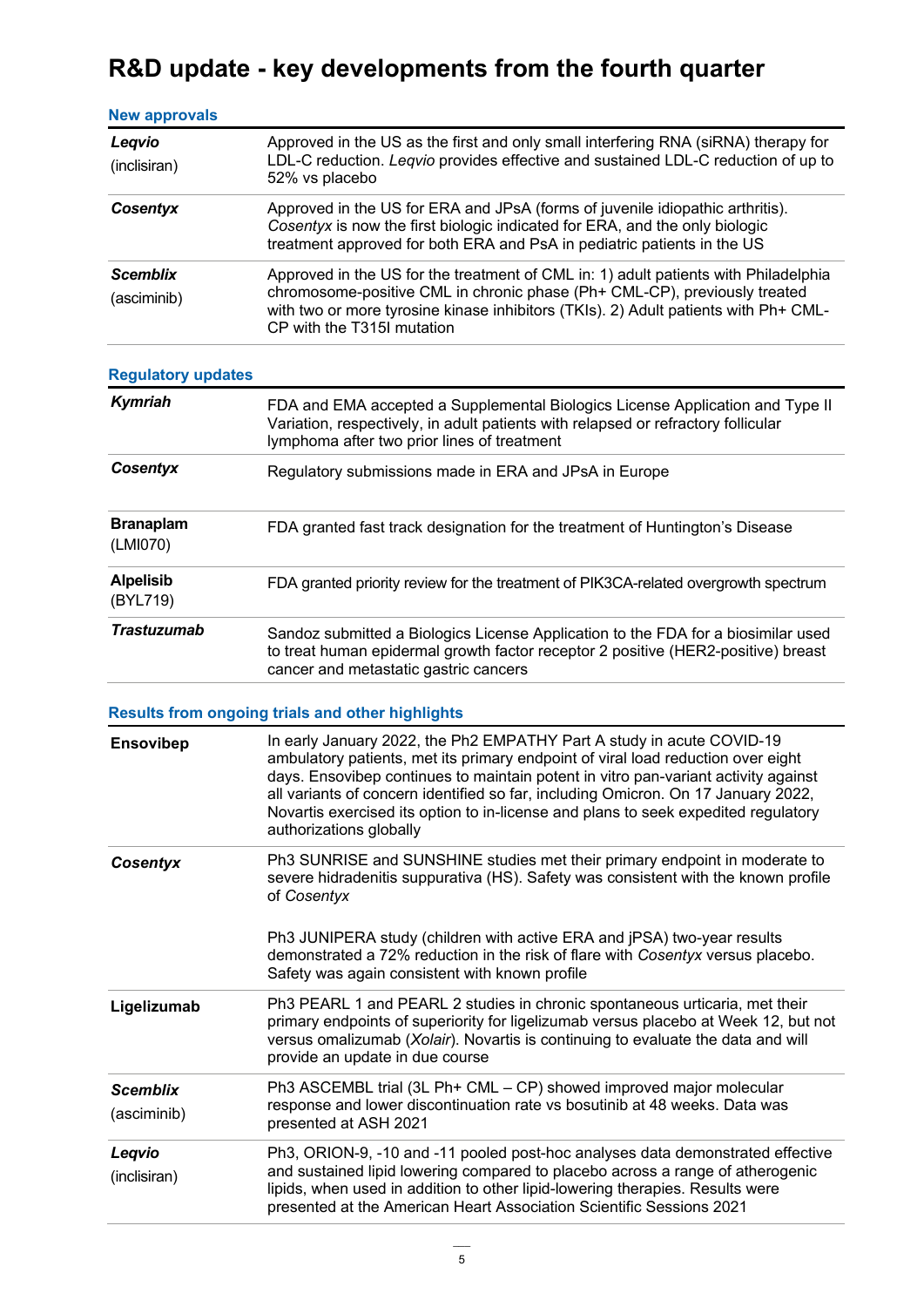| Kymriah                              | Ph2 ELARA study showed strong efficacy in high-risk patients with relapsed or<br>refractory follicular lymphoma based on a subgroup analysis from ~17 month<br>median follow-up. Data was presented at ASH 2021                                                |
|--------------------------------------|----------------------------------------------------------------------------------------------------------------------------------------------------------------------------------------------------------------------------------------------------------------|
| <b>YTB323</b><br>T-Charge™           | One of the Novartis CAR-T cell therapies being developed using T-Charge™. Ph1<br>data in DLBCL demonstrated 73% complete response rate at month three in 15<br>patients. Data was presented at ASH 2021                                                        |
| <b>PHE885</b><br>T-Charge™           | One of the Novartis CAR-T cell therapies being developed using T-Charge™. Ph1<br>data in multiple myeloma demonstrated 100% best overall response in 11 patients.<br>Data was presented at ASH 2021                                                            |
| lanalumab<br>(VAY736)                | Ph2b study in Sjögren's disease met its primary endpoint, defined as change in<br>ESSDAI from baseline at 24 weeks. Efficacy was demonstrated on systemic extra-<br>glandular manifestations and displayed good tolerability                                   |
| <b>Kisqali</b>                       | Ad-hoc exploratory analysis from the Ph3 MONALEESA program showed that<br>Kisqali in combination with ET consistently provided significant OS benefit<br>compared to ET alone across most common intrinsic tumor subtypes. Data was<br>presented at SABCS 2021 |
| Ociperlimab                          | Option, collaboration and license agreement with BeiGene, Ltd. for TIGIT inhibitor<br>ociperlimab. Two Ph3 trials are underway in non-small cell lung cancer and<br>additional studies ongoing in a wide range of solid tumors                                 |
| Gyroscope<br><b>Therapeutics</b>     | Entered into a definitive agreement to acquire Gyroscope Therapeutics, including<br>an investigational, one-time gene therapy currently in Ph2 for geographic atrophy*                                                                                         |
| <b>DLX313 (UCB0599)</b><br>/ UCB7853 | Global co-development and co-commercialization agreement with UCB for<br>potentially disease-modifying therapies DLX313 (UCB0599), with opt-in for<br>UCB7853, in Parkinson's Disease                                                                          |

\* Closing of the transaction is subject to customary closing conditions including regulatory approvals. Until closing, Novartis and Gyroscope Therapeutics will continue to operate as separate and independent companies.

### **Capital structure and net debt**

Retaining a good balance between investment in the business, a strong capital structure and attractive shareholder returns remains a priority.

In 2021, Novartis repurchased a total of 30.7 million shares for USD 2.8 billion on the SIX Swiss Exchange second trading line, including 19.6 million shares (USD 1.8 billion) under the up to USD 2.5 billion share buyback announced in November 2020, 8.6 million shares (USD 0.8 billion) to mitigate dilution related to participation plans of associates and 2.5 million shares (USD 0.2 billion) under the up to USD 15 billion share buyback announced in December 2021. In addition, 1.5 million shares (USD 0.1 billion) were repurchased from associates. In the same period, 10.3 million shares (for an equity value of USD 0.8 billion) were delivered as a result of options exercised and share deliveries related to participation plans of associates. Consequently, the total number of shares outstanding decreased by 21.9 million versus December 31, 2020. These treasury share transactions resulted in a decrease in equity of USD 2.1 billion and a net cash outflow of USD 3.0 billion.

As of December 31, 2021, the net debt decreased to USD 0.9 billion compared to USD 24.5 billion at December 31, 2020. The USD 23.6 billion decrease was mainly driven by the proceeds received from the Roche divestment of USD 20.7 billion and free cash flow during 2021 of USD 13.3 billion, partially offset by the USD 7.4 billion annual dividend payment and the net cash outflow for treasury share transactions of USD 3.0 billion.

The Group has not experienced liquidity or cash flow disruptions during 2021 due to the COVID-19 pandemic. We are confident that Novartis is well positioned to meet its ongoing financial obligations and has sufficient liquidity to support its normal business activities.

As of Q4 2021, the long-term credit rating for the company is A1 with Moody's Investors Service and AAwith S&P Global Ratings.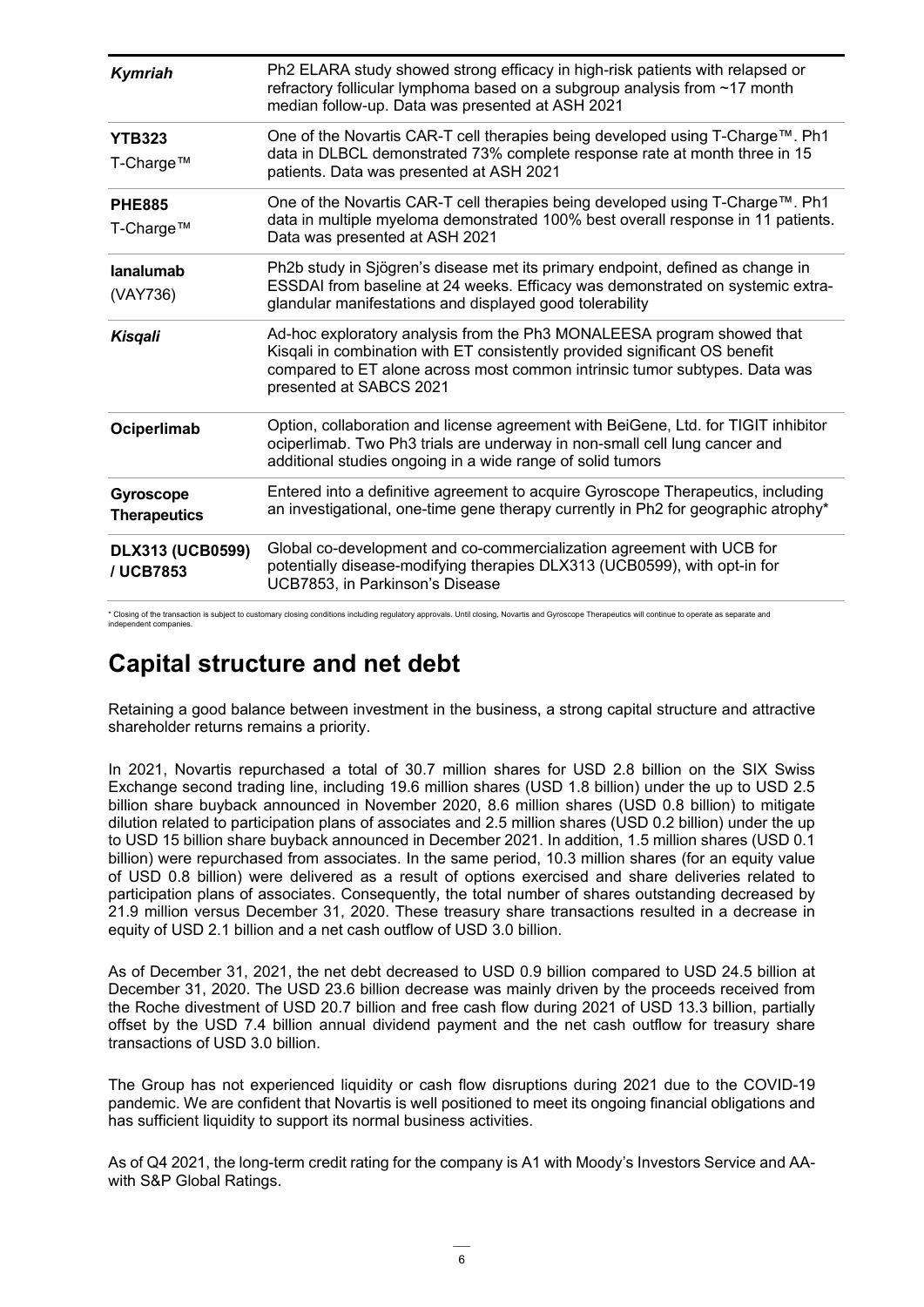### **2022 outlook**

Barring unforeseen events

| <b>Innovative</b><br><b>Medicines</b> | Sales expected to grow mid single digit<br>Core Opinc expected to grow mid to high single digit, ahead of sales |
|---------------------------------------|-----------------------------------------------------------------------------------------------------------------|
| <b>Sandoz</b>                         | Sales expected to be broadly in line with prior year<br>Core Opinc expected to decline low to mid single digit  |
| Group                                 | Sales expected to grow mid single digit<br>Core Opinc expected to grow mid single digit                         |

Our guidance assumes that we see a continuing return to normal global healthcare systems, including prescription dynamics, and that no *Sandostatin* LAR generics enter in the US.

#### **Foreign exchange impact**

If late-January exchange rates prevail for the remainder of 2022, the foreign exchange impact for the year would be negative 3 percentage points on net sales and negative 4 percentage points on core operating income. The estimated impact of exchange rates on our results is provided monthly on our website.

### **Annual General Meeting**

#### **Dividend proposal**

The Novartis Board of Directors proposes a dividend payment of CHF 3.10 per share for 2021, up 3.3% from CHF 3.00 per share in the prior year, representing the 25th consecutive dividend increase since the creation of Novartis in December 1996. Shareholders will vote on this proposal at the Annual General Meeting on March 4, 2022.

#### **Reduction of Share Capital**

The Novartis Board of Directors proposes to cancel 30,699,668 shares (repurchased under the authorizations of February 28, 2019 and March 2, 2021) and to reduce the share capital accordingly by CHF 15.3 million, from CHF 1,217,210,460 to CHF 1,201,860,626.

#### **Further Share Repurchases**

On December 16, 2021 Novartis announced a share buyback of up to USD 15 billion to be executed by the end of 2023. To cover the amount exceeding CHF 8.8 billion still available under the existing shareholder authority granted in 2021, the Novartis Board of Directors proposes that shareholders authorize the Board of Directors to repurchase shares up to an additional CHF 10 billion between the Annual General Meeting 2022 and the Annual General Meeting 2025.

#### **Nominations for election to the Board of Directors**

On October 26, 2021 the Novartis Board of Directors announced the nomination of Ana de Pro Gonzalo for election to the Board.

The Novartis Board of Directors announced today that it is also nominating Daniel Hochstrasser, Partner and Chairman of the Board of Directors of Bär & Karrer, for election to the Board. Daniel Hochstrasser co-leads Bär & Karrer's arbitration practice and brings more than 30 years of experience as legal counsel. His primary focus has been on representing parties in complex disputes arising from M&A transactions, industrial and infrastructure projects, banking and finance, as well as license, distribution and development agreements, particularly in the pharmaceutical field. His extensive track record in M&A and commercial litigation, and international arbitration coupled with his knowledge of the pharmaceutical industry will be a valuable addition to the Novartis Board's expertise.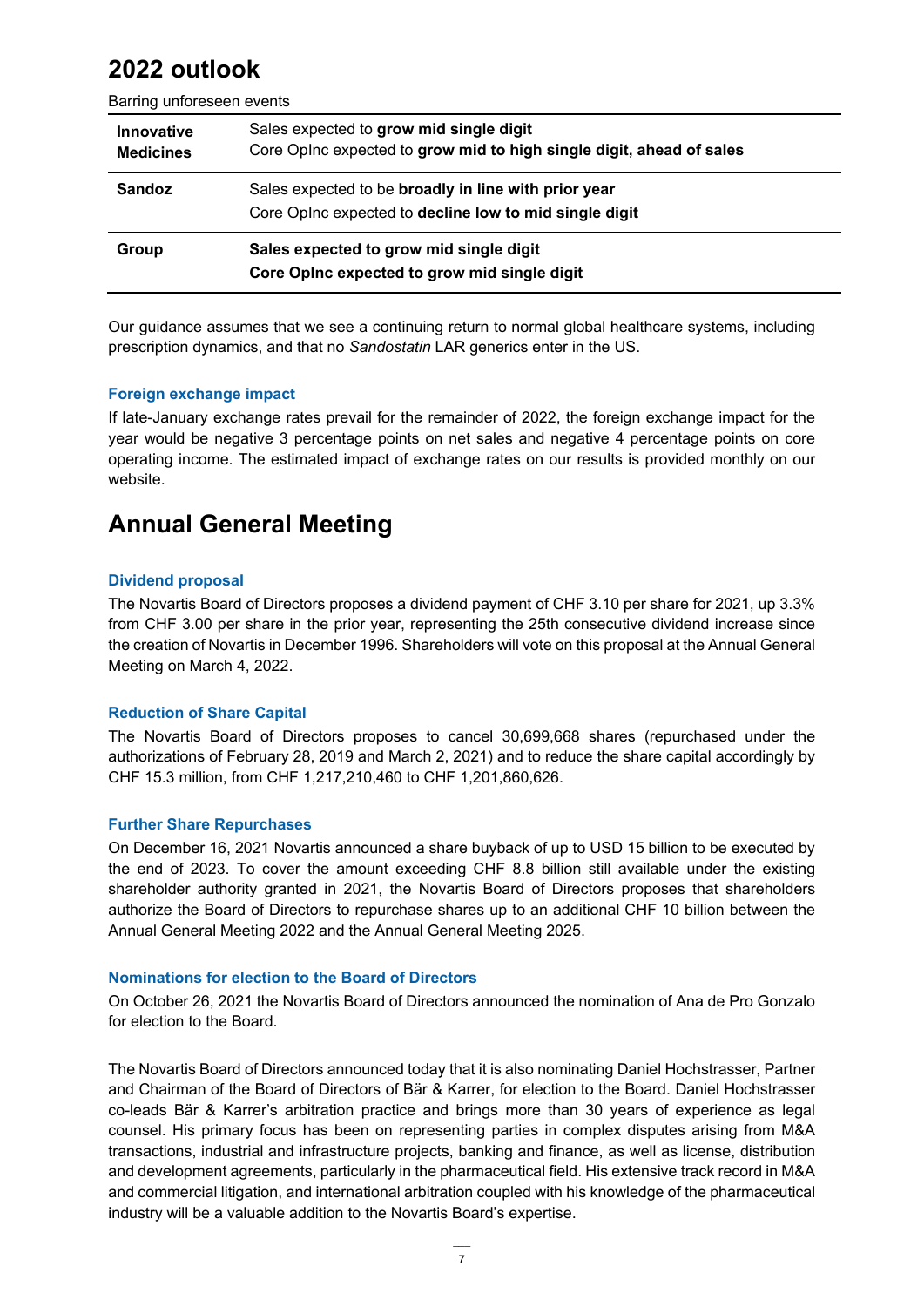Due to the business relationship between Novartis and Bär & Karrer, Daniel Hochstrasser will fulfill the independence criteria outlined in the Regulations of the Board of Novartis upon his already announced resignation from Bär & Karrer as of the end of 2022. Until then, Daniel Hochstrasser will not belong to any Board committee of Novartis. If elected to the Board of Directors of Novartis, Daniel Hochstrasser will not be involved in any Novartis mandates, as was the case in the recent past.

#### **Re-elections of the Chairman and the members of the Board of Directors**

The Novartis Board of Directors proposes the re-election of Joerg Reinhardt (also as Board Chair), Nancy C. Andrews, Ton Buechner, Patrice Bula, Elizabeth Doherty, Bridgette Heller, Frans van Houten, Simon Moroney, Andreas von Planta, Charles L. Sawyers, and William T. Winters as members of the Board of Directors.

For Andreas von Planta, who has already announced that he will not stand for re-election in 2023, the Board proposes that to ensure continuity he is granted an exception to serve for one additional year, pursuant to article 20, paragraph 3 of the Articles of Incorporation, given the 12-years term limit introduced last year. After the shareholder meeting 2022 he will hand over the chair of the Governance, Nomination and Corporate Responsibilities Committee to Patrice Bula.

Ann Fudge and Enrico Vanni have decided to retire from the Board of Directors. The Board of Directors and the Executive Committee of Novartis thank both for many years of distinguished services on the Board and their outstanding contributions to the company.

The Board is planning to split the combined Vice-Chair and Lead Independent Role held by Enrico Vanni and to appoint Simon Moroney as the new Vice-Chair and Patrice Bula as the new Lead Independent Director after the shareholder meeting 2022.

#### **Re-elections and elections to the Compensation Committee**

The Novartis Board of Directors proposes the re-election of Patrice Bula, Bridgette Heller, Simon Moroney, and William T. Winters as members of the Compensation Committee. The Board of Directors intends to designate Simon Moroney again as Chairman of the Compensation Committee.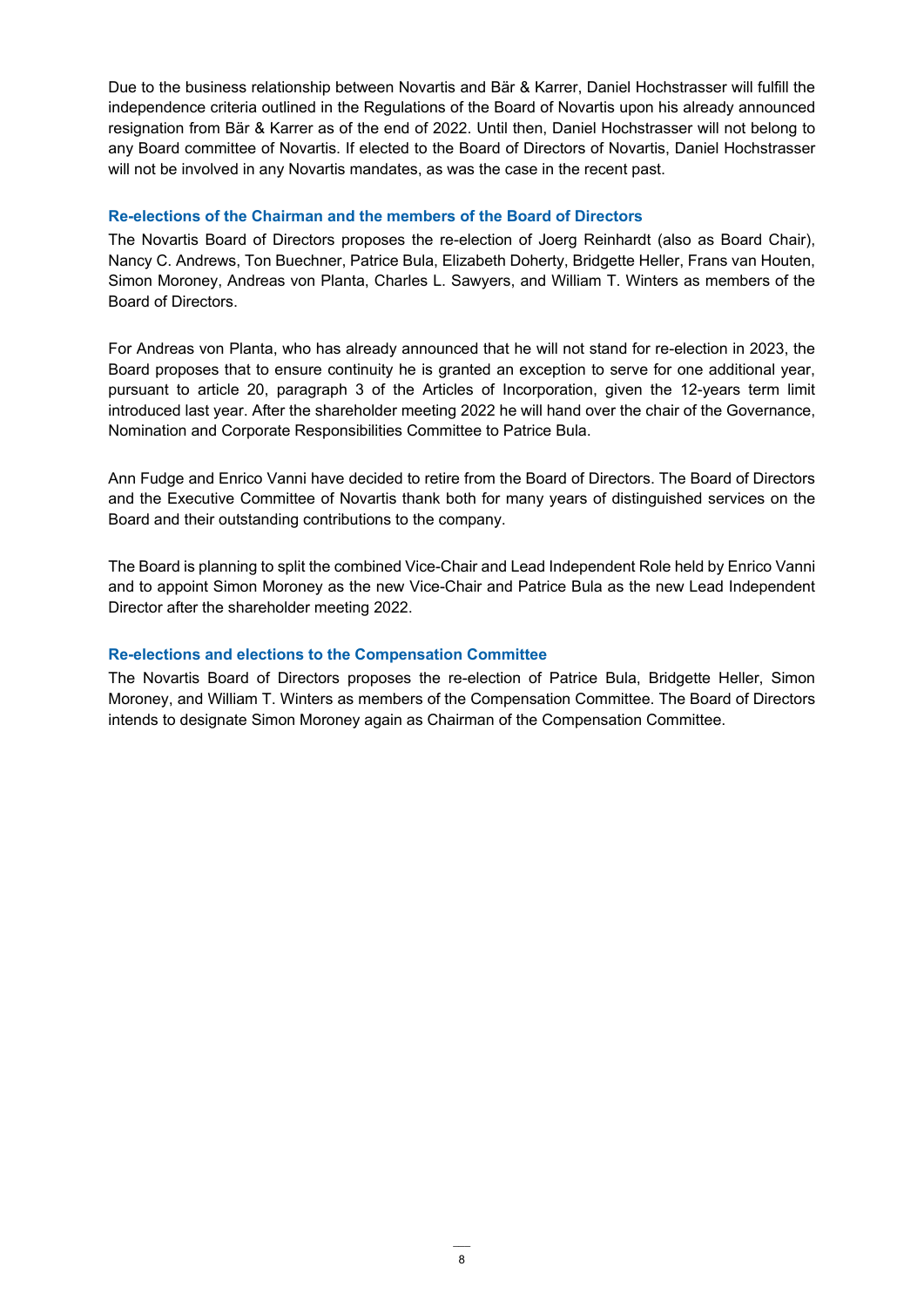### **Key figures1**

| Group                                          | Q4 2021          | Q4 2020          | % change    |                | FY 2021          | FY 2020          | % change       |     |
|------------------------------------------------|------------------|------------------|-------------|----------------|------------------|------------------|----------------|-----|
|                                                | USD <sub>m</sub> | USD <sub>m</sub> | <b>USD</b>  | CC             | USD <sub>m</sub> | USD <sub>m</sub> | <b>USD</b>     | CC  |
| <b>Net sales</b>                               | 13 229           | 12770            | 4           | 6              | 51 626           | 48 659           | 6              | 4   |
| <b>Operating income</b>                        | 2 5 6 2          | 2 644            | -3          | $-1$           | 11 689           | 10 152           | 15             | 13  |
| As a % of sales                                | 19.4             | 20.7             |             |                | 22.6             | 20.9             |                |     |
| Core operating income                          | 3819             | 3 501            | 9           | 12             | 16 588           | 15 4 16          | 8              | 6   |
| As a % of sales                                | 28.9             | 27.4             |             |                | 32.1             | 31.7             |                |     |
| Net income                                     | 16 306           | 2 0 9 9          | nm          | nm             | 24 018           | 8 0 7 1          | 198            | 195 |
| <b>EPS (USD)</b>                               | 7.29             | 0.92             | nm          | nm             | 10.71            | 3.55             | 202            | 200 |
| Core net income                                | 3 1 3 5          | 3 0 3 4          | 3           | 6              | 14 094           | 13 158           | $\overline{7}$ | 5   |
| Core EPS (USD)                                 | 1.40             | 1.34             | 4           | $\overline{7}$ | 6.29             | 5.78             | 9              | 7   |
| <b>Cash flows from</b><br>operating activities | 3884             | 4 0 0 5          | -3          |                | 15 071           | 13 650           | 10             |     |
| Free cash flow                                 | 3027             | 3 3 4 2          | -9          |                | 13 282           | 11 691           | 14             |     |
|                                                |                  |                  |             |                |                  |                  |                |     |
| <b>Innovative Medicines</b>                    | Q4 2021          | Q4 2020          | % change    |                | FY 2021          | FY 2020          | % change       |     |
|                                                | USD <sub>m</sub> | USD <sub>m</sub> | <b>USD</b>  | cc             | USD <sub>m</sub> | USD <sub>m</sub> | <b>USD</b>     | cc  |
| <b>Net sales</b>                               | 10 704           | 10 233           | 5           | $\overline{7}$ | 41 995           | 39 013           | 8              | 6   |
| <b>Operating income</b>                        | 2468             | 2 3 8 6          | 3           | 6              | 10 688           | 9 172            | 17             | 15  |
| As a % of sales                                | 23.1             | 23.3             |             |                | 25.5             | 23.5             |                |     |
| Core operating income                          | 3596             | 3 2 1 2          | 12          | 15             | 15 215           | 13 645           | 12             | 10  |
| As a % of sales                                | 33.6             | 31.4             |             |                | 36.2             | 35.0             |                |     |
|                                                |                  |                  |             |                |                  |                  |                |     |
| <b>Sandoz</b>                                  | Q4 2021          | Q4 2020          | % change    |                | FY 2021          | FY 2020          | % change       |     |
|                                                | USD <sub>m</sub> | USD <sub>m</sub> | <b>USD</b>  | CC             | USD <sub>m</sub> | USD <sub>m</sub> | <b>USD</b>     | CC  |
| <b>Net sales</b>                               | 2525             | 2 5 3 7          | $\mathbf 0$ | $\mathbf{2}$   | 9631             | 9 646            | 0              | -2  |
| <b>Operating income</b>                        | 386              | 372              | 4           | 4              | 1600             | 1 0 4 3          | 53             | 48  |
| As a % of sales                                | 15.3             | 14.7             |             |                | 16.6             | 10.8             |                |     |
| Core operating income                          | 528              | 528              | $\pmb{0}$   | 0              | 2064             | 2 3 3 4          | $-12$          | -14 |
| As a % of sales                                | 20.9             | 20.8             |             |                | 21.4             | 24.2             |                |     |
|                                                |                  |                  |             |                |                  |                  |                |     |
| Corporate                                      | Q4 2021          | Q4 2020          | % change    |                | FY 2021          | FY 2020          | % change       |     |
|                                                | USD <sub>m</sub> | USD <sub>m</sub> | <b>USD</b>  | cc             | USD <sub>m</sub> | USD <sub>m</sub> | <b>USD</b>     | cc  |
| <b>Operating loss</b>                          | -292             | $-114$           | -156        | $-154$         | -599             | $-63$            | nm             | nm  |
| <b>Core operating loss</b>                     | $-305$           | $-239$           | $-28$       | $-28$          | $-691$           | $-563$           | $-23$          | -20 |
|                                                |                  |                  |             |                |                  |                  |                |     |

nm = not meaningful

<sup>1</sup>Constant currencies (cc), core results and free cash flow are non-IFRS measures. An explanation of non-IFRS measures can be found on page 50 of the Condensed<br>Financial Report. Unless otherwise noted, all growth rates i **Detailed financial results accompanying this press release are included in the Condensed Financial Report at the link below:**

https://ml-eu.globenewswire.com/resource/download/2e4a94f5-dcf6-461c-bc63-b43256bd5cbe/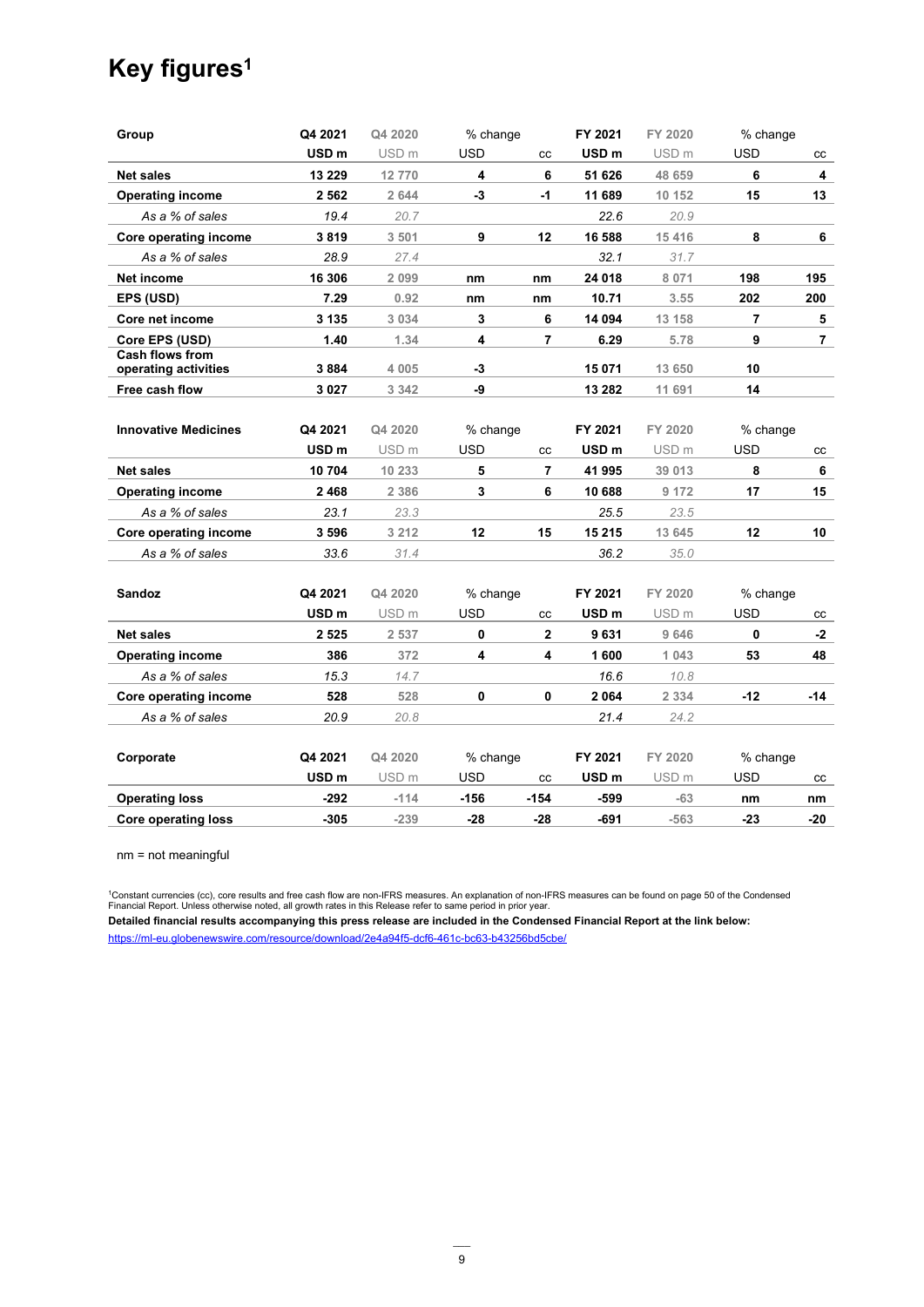### **Disclaimer**

This press release contains forward-looking statements within the meaning of the United States Private Securities Litigation Reform Act of 1995, that can generally be identified by words such as "continues," "to advance," "progressing," "expected," "to grow," "long-term," "growth," "looking ahead," "continue," "to invest," "driven," "pioneering," "expect," "will," "to drive," "growth drivers," "remains," "remain," "outlook," "guidance," "transformative," "continuing," "confident," "to maintain," "to meet," "ongoing," "launch," "growing," "to support," "can," "pipeline," "investigational," "submissions," "focus," "innovation," "focus," "innovation," "potential," "priority," "prevail," "proposes," or similar expressions, or by express or implied discussions regarding potential new products, potential new indications for existing products, potential product launches, or regarding potential future revenues from any such products; or regarding potential future, pending or announced transactions, including the acquisition of Gyroscope Therapeutics; regarding potential future sales or earnings of the Group or any of its divisions; or by discussions of strategy, plans, expectations or intentions; or regarding the Group's liquidity or cash flow positions and its ability to meet its ongoing financial obligations and operational needs; or regarding the strategic review of Sandoz; or regarding our commitment to carbon neutral emissions by 2030 and net zero emissions by 2040. Such forward-looking statements are based on the current beliefs and expectations of management regarding future events, and are subject to significant known and unknown risks and uncertainties. Should one or more of these risks or uncertainties materialize, or should underlying assumptions prove incorrect, actual results may vary materially from those set forth in the forward-looking statements. You should not place undue reliance on these statements. In particular, our expectations could be affected by, among other things: liquidity or cash flow disruptions affecting our ability to meet our ongoing financial obligations and to support our ongoing business activities; the impact of the COVID-19 pandemic on enrollment in, initiation and completion of our clinical trials in the future, and research and development timelines; the impact of a partial or complete failure of the return to normal global healthcare systems including prescription dynamics; global trends toward healthcare cost containment, including ongoing government, payer and general public pricing and reimbursement pressures and requirements for increased pricing transparency; uncertainties regarding potential significant breaches of data security or data privacy, or disruptions of our information technology systems; regulatory actions or delays or government regulation generally, including potential regulatory actions or delays with respect to the development of the products described in this press release; the potential that the strategic benefits, synergies or opportunities expected from the transactions described, including Gyroscope Therapeutics, may not be realized or may be more difficult or take longer to realize than expected; the uncertainties in the research and development of new healthcare products, including clinical trial results and additional analysis of existing clinical data; our ability to obtain or maintain proprietary intellectual property protection, including the ultimate extent of the impact on Novartis of the loss of patent protection and exclusivity on key products; safety, quality, data integrity, or manufacturing issues; uncertainties involved in the development or adoption of potentially transformational technologies and business models; uncertainties regarding actual or potential legal proceedings, investigations or disputes; our performance on environmental, social and governance measures; general political, economic and business conditions, including the effects of and efforts to mitigate pandemic diseases such as COVID-19; uncertainties regarding future global exchange rates; uncertainties regarding future demand for our products; and other risks and factors referred to in Novartis AG's current Form 20-F on file with the US Securities and Exchange Commission. Novartis is providing the information in this press release as of this date and does not undertake any obligation to update any forward-looking statements as a result of new information, future events or otherwise.

All product names appearing in italics are trademarks owned by or licensed to Novartis Group companies.